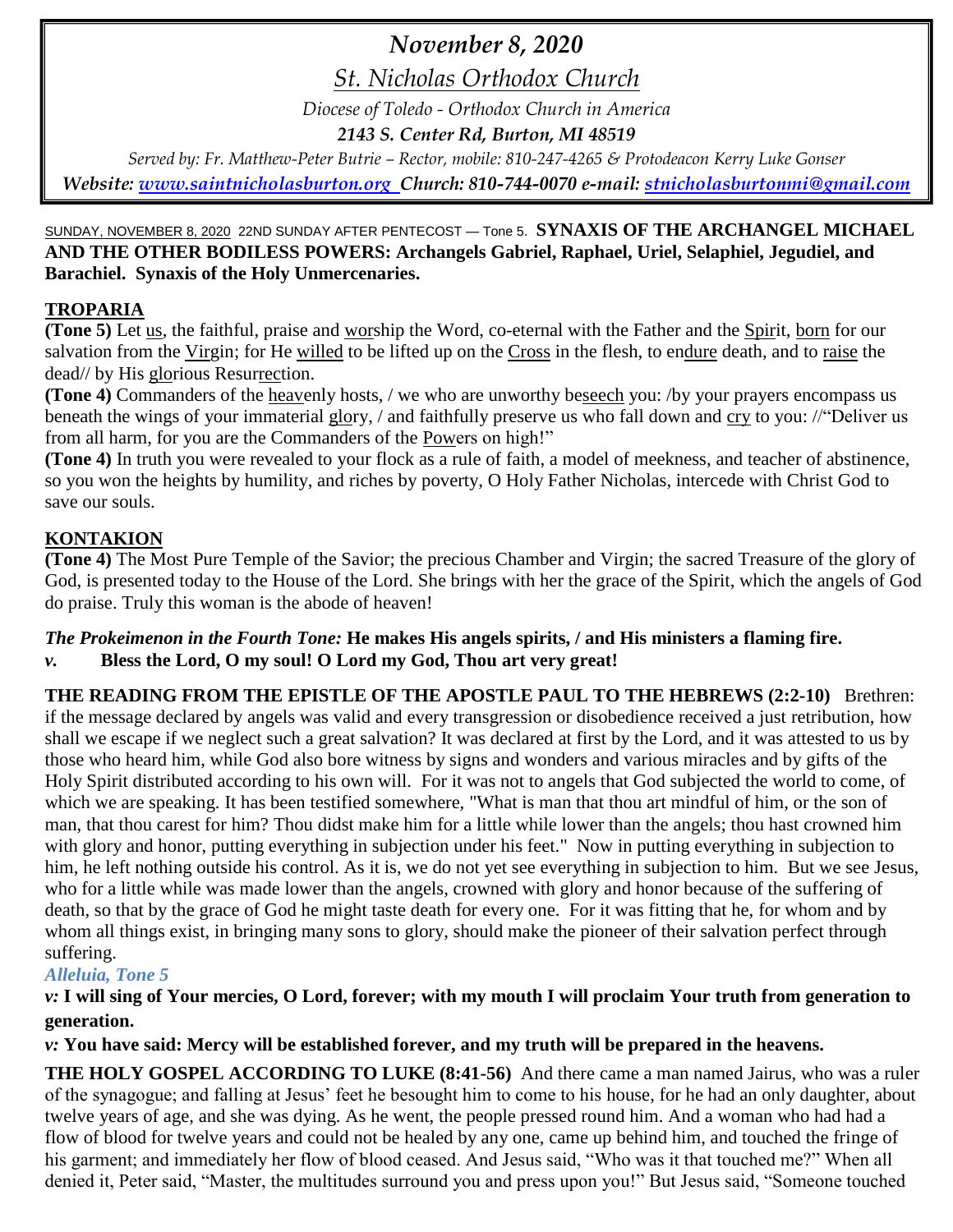me; for I perceive that power has gone forth from me." And when the woman saw that she was not hidden, she came trembling, and falling down before him declared in the presence of all the people why she had touched him, and how she had been immediately healed. And he said to her, "Daughter, your faith has made you well; go in peace." While he was still speaking, a man from the ruler's house came and said, "Your daughter is dead; do not trouble the Teacher anymore." But Jesus on hearing this answered him, "Do not fear; only believe, and she shall be well." And when he came to the house, he permitted no one to enter with him, except Peter and John and James, and the father and mother of the child. And all were weeping and bewailing her; but he said, "Do not weep; for she is not dead but sleeping." And they laughed at him, knowing that she was dead. But taking her by the hand he called, saying, "Child, arise." And her spirit returned, and she got up at once; and he directed that something should be given her to eat. And her parents were amazed; but he charged them to tell no one what had happened.

#### **COMMUNION HYMN**

Praise the Lord from the heavens! Praise Him in the highest! Alleluia, Alleluia, Alleluia!

### **The Synaxis of the Heavenly Bodiless Powers (November 8)**

The Angelic Ranks are divided into three Hierarchies: highest, middle, and lowest.

### **The Highest Hierarchy includes: the Seraphim, Cherubim and Thrones.**

The six-winged SERAPHIM (Flaming, Fiery) (Is 6:12) stand closest of all to the Most Holy Trinity. They blaze with love for God and kindle such love in others. The many-eyed CHERUBIM (outpouring of wisdom, enlightenment) (Gen 3:24) stand before the Lord after the Seraphim. They are radiant with the light of knowledge of God, and knowledge of the mysteries of God. Through them wisdom is poured forth, and people's minds are enlightened so they may know God and behold His glory. The THRONES (Col 1:16) stand after the Cherubim, mysteriously and incomprehensibly bearing God through the grace given them for their service. They are ministers of God's justice, giving to tribunals, kings, etc. the capacity for righteous judgment.

#### **The Middle Angelic Hierarchy consists of three Ranks: Dominions, Powers, and Authorities:**

DOMINIONS (Col 1:16) hold dominion over the angels subject to them. They instruct the earthly authorities, established by God, to rule wisely, and to govern their lands well. The Dominions teach us to subdue sinful impulses, to subject the flesh to the spirit, to master our will, and to conquer temptation.

POWERS (1 Pet 3:22) fulfill the will of God without hesitation. They work great miracles and give the grace of wonderworking and clairvoyance to saints pleasing to God. The Powers assist people in fulfilling obediences. They also encourage them to be patient, and give them spiritual strength and fortitude.

AUTHORITIES (1 Pet 3:22, Col 1:16) have authority over the devil. They protect people from demonic temptations, and prevent demons from harming people as they would wish. They also uphold ascetics and guard them, helping people in the struggle with evil thoughts.

### **The Lowest Hierarchy includes the three Ranks: Principalities, Archangels, and Angels:**

PRINIPALITIES (Col 1:16) have command over the lower angels, instructing them in the fulfilling of God's commands. They watch over the world and protect lands, nations and peoples. Principalities instruct people to render proper honor to those in authority, as befits their station. They teach those in authority to use their position, not for personal glory and gain, but to honor God, and to spread word of Him, for the benefit of those under them. ARCHANGELS (1 Thess 4:16) are messengers of great and wondrous tidings. They reveal prophecies and the mysteries of the faith. They enlighten people to know and understand the will of God; they spread faith in God among the people, illuminating their minds with the light of the Holy Gospel. ANGELS (1 Pet 3:22) are in the lowest rank of the heavenly hierarchy, and closest to people. They reveal the lesser mysteries of God and His intentions, guiding people to virtuous and holy life. They support those who remain steadfast, and they raise up the fallen. They never abandon us and they are always prepared to help us, if we desire it.

Over all the Nine Ranks, the Lord appointed the Holy Archangel Michael (his name in Hebrew means "who is like unto God"), the faithful servitor of God, as Chief Commander. He cast down from Heaven the arrogantly proud Lucifer and the other fallen spirits when they rebelled against God. According to Church Tradition, and in the church services to the Archangel Michael, he participated in many other Old Testament events. He appeared to Joshua Son of Navi and revealed the will of the Lord at the taking of Jericho (Josh 5:13-16). Holy Scripture and Tradition give us the names of the Archangels: Gabriel: strength (power) of God, herald and servitor of Divine omnipotence (Dan 8:16, Luke 1:26). He announces the mysteries of God. Raphael: the healing of God, the curer of human infirmities (Tobit 3:16, 12:15) Uriel: the fire or light of God, enlightener (3 Ezdras 5:20). We pray for him to enlighten those with darkened minds. Selaphiel: the prayer of God, impelling to prayer (3 Ezdras 5:16). He prays to God for mankind. Jehudiel: the glorifying of God, encouraging exertion for the glory of the Lord and interceding for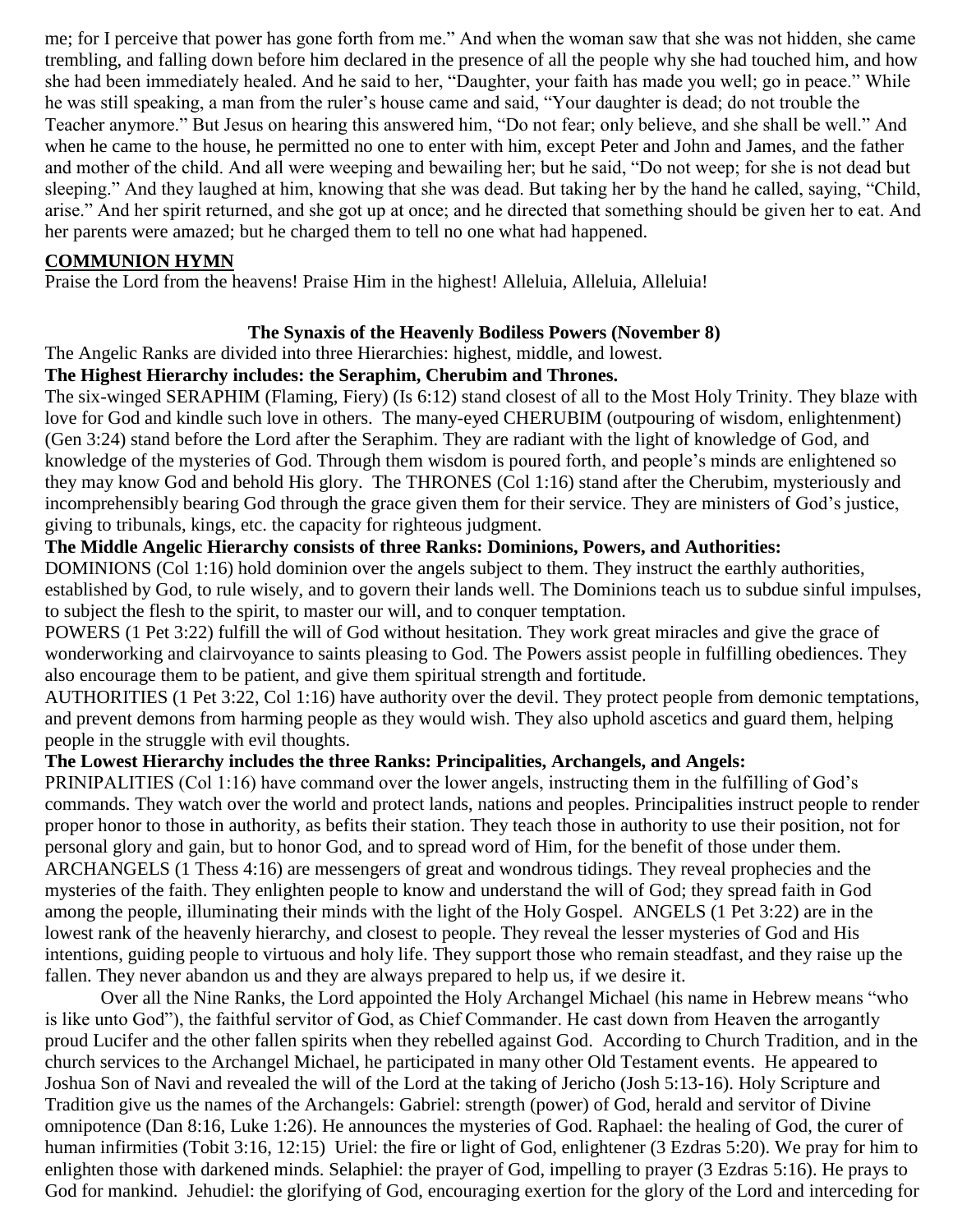the reward of efforts. Barachiel: distributor of the blessings of God for good deeds, entreats the mercy of God for people. Jeremiel: the raising up to God (3 Ezdras 4:36)

Each person has a guardian angel, and every nation also receives its own guardian angel from God (Dan. 10:13). When a church is consecrated, it also receives a guardian angel (Palladius, Dial. Ch. 10). *from*  [oca.org](https://www.oca.org/saints/lives/2020/11/08/103244-synaxis-of-the-archangel-michael-and-the-other-bodiless-powers)

#### **The holy Gospel according to John 21:15-25 (11th Matins Gospel)**

So when they had eaten breakfast, Jesus said to Simon Peter, "Simon, son of Jonah, do you love (*agapas*) Me more than these?" He said to Him, "Yes, Lord; You know that I love (*philo*) You." He said to him, "Feed My lambs." He said to him again a second time, "Simon, son of Jonah, do you love (*agapas*) Me?" He said to Him, "Yes, Lord; You know that I love (*philo*) You." He said to him, "Tend My sheep." He said to him the third time, "Simon, son of Jonah, do you love (*phileis*) Me?" Peter was grieved because He said to him the third time, "Do you love (*fileis*) Me?" And he said to Him, "Lord, You know all things; You know that I love (*philo*) You." Jesus said to him, "Feed My sheep. Most assuredly, I say to you, when you were younger, you girded yourself and walked where you wished; but when you are old, you will stretch out your hands, and another will gird you and carry you where you do not wish. This He spoke, signifying by what death he would glorify God. And when He had spoken this, He said to him, "Follow Me." Then Peter, turning around, saw the disciple whom Jesus loved following, who also had leaned on His breast at the supper, and said, "Lord, who is the one who betrays You?" Peter, seeing him, said to Jesus, "But Lord, what about this man?" Jesus said to him, "If I will that he remain till I come, what is that to you? You follow Me." Then this saying went out among the brethren that this disciple would not die. Yet Jesus did not say to him that he would not die, but, "If I will that he remain till I come, what is that to you?" This is the disciple who testifies of these things, and wrote these things; and we know that his testimony is true. And there are also many other things that Jesus did, which if they were written one by one, I suppose that even the world itself could not contain the books that would be written. Amen.

November 8, 2020



### **CANDLE INTENTIONS FOR THE HEALTH AND BLESSINGS OF**

Happy Birthday Kuma Mira~Lord bless you Kuma Bosa Health & God's blessing for the Elieff & Krigner families Nancy Krigner Health for my family Bosa Kantar Fr. Tom, Fr. Don, Fr. Paul, Fr. Anthony, Fr. Robert, Aaron, Milica, Calvin, Larry, Angelo, Joan, Peggy, Bob, Angelo, Christine, Dorothy, Irene, Allen, Deborah, Luba, Kosta, Stojan, Mira, Bosa, Christopher, Allison, Jeanette, Kathryn, Taras

Joseph, Ted, Marlene, Gladys, all the parishioners of St. Nicholas, my family & friends. Joe Tome Special Intention Joe Tome

Steve, my family & the Cameron family Lucy Hogg Lucy Hogg Health and blessings for the Peck Family the Peck family the Peck family

#### **CANDLE INTENTIONS FOR BLESSED REPOSE**

Harold & Nicholas Brock and James Brock Jr. Blessed Repose~Memory Eternal Laurie Brock Harold Brock on the 6<sup>th</sup> year anniversary Laurie Brock, Ian, Stephanie

& the girls

# ခရွို့လ ခရွို့လ ခရွို့လ ခရွို့လ ခရွို့လ ခရွို့လ ခရွို့လ ခရွို့လ ခရွို့လ ခရွို့လ ခရွို့လ ခရွို့လ ခရွို့လ ခရွို့လ

**Welcome to everyone joining us via our YouTube channel:** *[St Nicholas Orthodox Church Burton.](https://www.youtube.com/channel/UC59tV-Re443z-GCoETAUvfA)* If at the time of the divine services you cannot access the livestream, please check out [St. Mary Magdalene Church](https://www.youtube.com/channel/UClHAqZrWkXdYELujbbIslHg) or St George [Church](https://www.youtube.com/channel/UCpLWfxMIJK4uQOV41ekE6Wg/videos?view=2&flow=grid) or [Assumption Church](https://www.facebook.com/AssumptionGrandBlanc/) for their livestreams.

**ANGEL TREE** Our parish received 38 children. Lucy Hogg has mailed out the children's names to those sponsoring them. Please call Lucy at (810)-695-3110 if you have questions. **Gifts need to be placed in a gift bag or wrapped but you must include the child's names and code number on the gifts.** Gift range is between \$30 and \$40 - no more than \$40 per child; if you have more than one child please spend the same amount for each one. Gift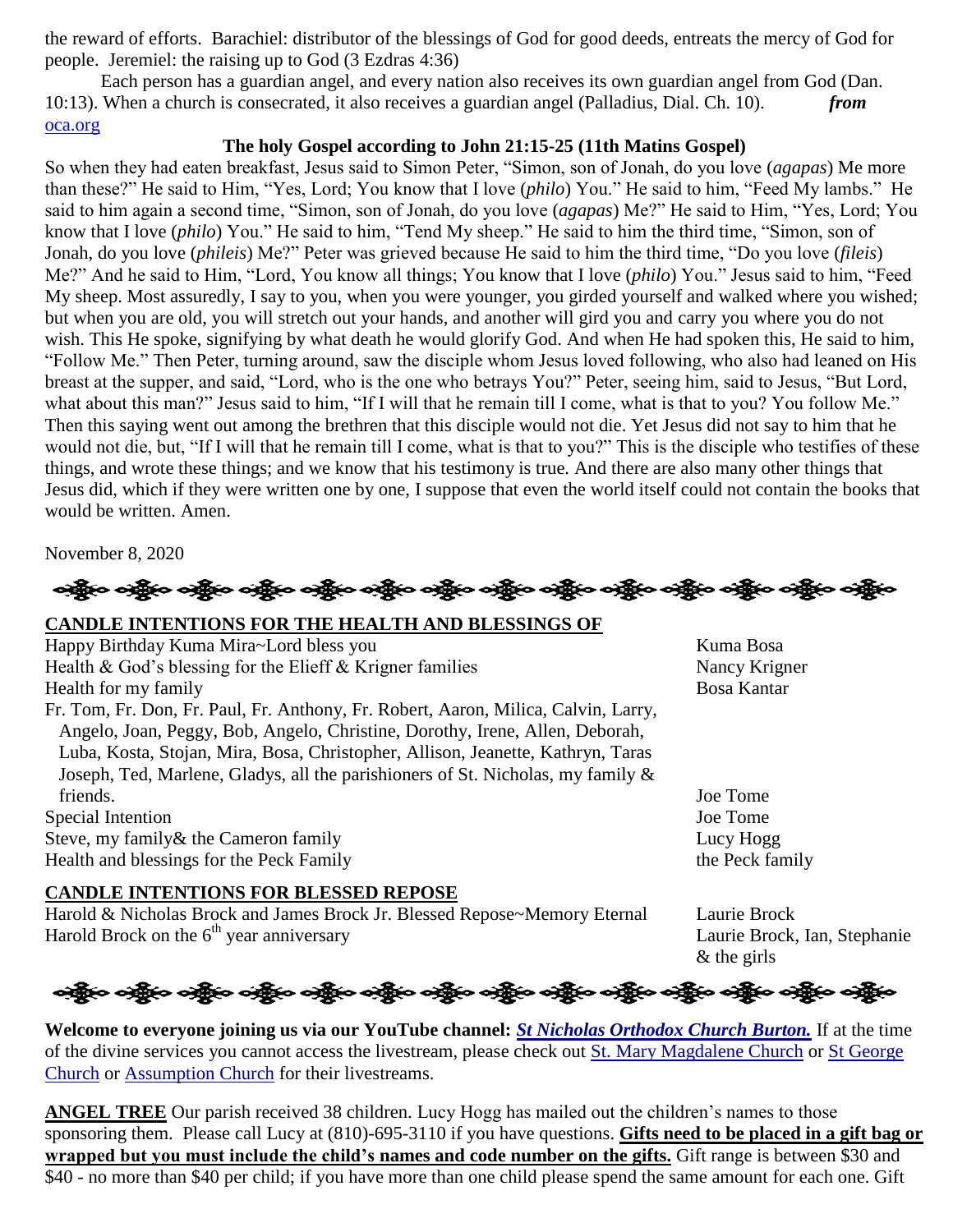cards are ok for children 15-17 years old. Several items may be requested but you only need to pick one or more of these items. Please return the gifts by the first week in December.

Even though all of the children's name's St. Nicholas was given have been sponsored, Catholic Charities has other things needed to bless families at Christmas. You can contact Matushka Lisa for more information. The Lord bless you for your looking after those who are in need.

**VOLUNTEER(S)** needed to deliver donations to Catholic Charities once a month. Contact the office if you can help.

**ADULT EDUCATION CLASS** meets on Wednesdays after Liturgy at 11:15 am-12:15 pm. The class will be continuing our book *Early Christian Fathers,* continuing with *The First Apology of St Justin the Martyr.* Contact the office if you'd like to join the class through Zoom*.*

# **MAKE YOUR FAITHFUL GIVING EASY AND CONVENIENT WITH GIVELIFY**



You can donate to St. Nicholas with an app on your phone  $\&$  as always on our website by <https://saintnicholasburton.org/> Go to the website and on the home page click on the box **Give now with Givelify** which will walk you through the donation process; this is a secure site. (2.9% + \$0.30 of your donation goes to Givelify as a fee). **If you do not wish to donate online, you may write a check to St. Nicholas Orthodox Church and send it to the parish address: 2143 S Center Rd, Burton, MI 48519.**

**CHARITY ASSISTANCE PLATE** will be set out in the narthex. This money is used for gift cards for those in need and are distributed once a month. **The funds for this ministry need replenishing.**

**STEWARDS OF THE OCA** On Sunday, November 15th: Support the work of the Orthodox Church in America by becoming a Steward of the OCA. Your support will enhance the work of the ministries and departments of the OCA that serve the entire church by providing important resources such as liturgical texts, liturgical music, religious educational material, and educational events. Other new and exciting projects are also under development. Go to [oca.org/stewards](https://bdoca.us19.list-manage.com/track/click?u=8637fd6ca03b533ebeb2815cf&id=c105c6fb6f&e=91ce1b243d) to learn more and to view the schedule of upcoming live online events that will highlight the work and plans of the departments."

**CANDLE INTENTION REQUESTS** can be emailed to the office at [stnicholasburtonmi@gmail.com](mailto:stnicholasburtonmi@gmail.com) or called in.

**OFFICE OPEN** Monday,Wednesday & Friday 9am -3 pm

# **PARISH MEETING FOR THE ELECTION OF PARISH COUNCIL, AUDITORS & LAY DELEGATES**

takes place today. **To vote you must have submitted a pledge card & received Confession and Communion within the past year.** Only one vote per person. If you filled out an absentee ballot please do not fill out another one today. The nominees are:

**Parish Council (3 will be elected) Auditor (1 will be elected)** 

Shari Nicoloff (term ending this year) Calvin Conrad Ian Price Fannia Young Stephanie Price Ellyn Serra Michael Serra Jennifer Shann Jonathon Shann

#### **Lay Delegate - Oct. 2021 Diocesan Conference Lay Delegate - July 2021 OCA All-American Council (1 will be elected) (1 will be elected)**

Deborah Gonser-Adams Deborah Gonser-Adams Susie Ford Susie Ford Joe Tome Joe Tome

**Weekly schedule:**

Today Elections after Liturgy